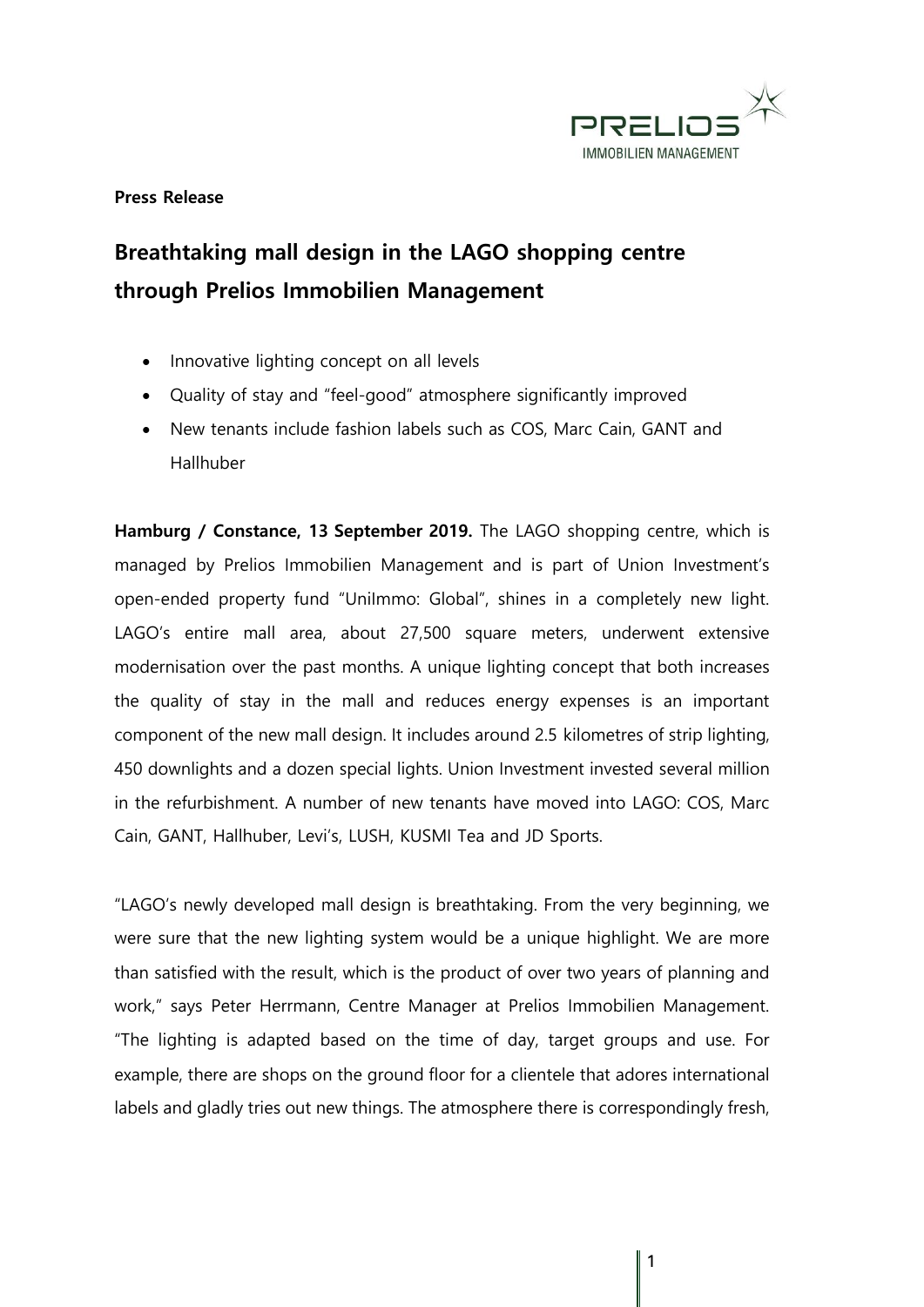

and the lighting is more direct than on the upper floor. The new leases highlight the fact that tenants appreciate the unique mall design."

An additional highlight, which was developed and implemented to emphasise LAGO's unique location on Lake Constance, is featured in the newly opened concept store area on the first upper floor. The organic shape of a wave was chosen as the creative theme. 2,620 diffusely illuminating pixels join together to bring about the overall impression of a three-dimensional light wave, drawing attention to the new LAGO concept store even from far away within the mall.

With about 1,000 parking spaces and around 70 shops, cafés and restaurants, the LAGO shopping centre is one of the largest, most-modern shopping centres on the shores of Lake Constance. The inner-city shopping centre is located in the immediate vicinity of Constance's historic city centre, drawing over ten million visitors annually. LAGO has already received multiple awards and has ranked among the mostsuccessful properties in the Shopping Centre Performance Report for years.

*Information on images:* 

*The use of the press photo provided is permitted in the context of reporting on Prelios Immobilien Management GmbH or on the property discussed above. Please state the following source: Prelios Immobilien Management GmbH. The press photo may be processed to the extent of normal image processing only.*

## **Press contact Prelios Immobilien Management c/o RUECKERCONSULT GmbH**

Benjamin Barkow Wallstrasse 16, 10179 Berlin, Germany 0049 (0) 30 2844987-43 barkow@rueckerconsult.de

## **Prelios Immobilien Management GmbH**

Prelios Immobilien Management GmbH, headquartered in Hamburg, is a specialist for commercial and retail property. Prelios develops and manages mixed-use properties, office, hotel, commercial, parking and department store buildings in addition to shopping centres,